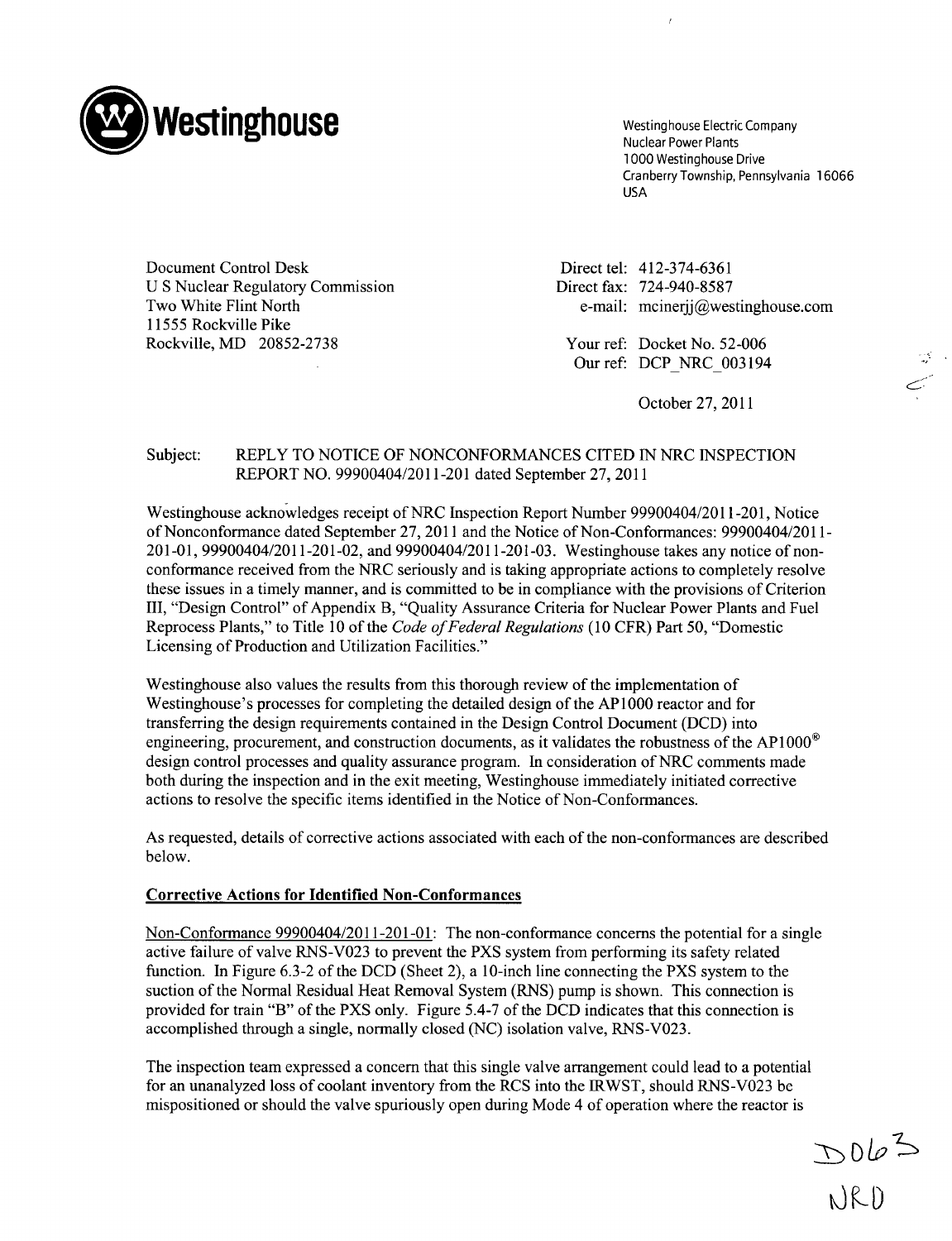shutdown but the reactor coolant system is still at pressure. The inspection team identified that power to this valve is not locked out and that control of the valve is from the PMS system. Unlike the control scheme for the Automatic Depressurization System (ADS) stage 4 valves, there is no diverse, nonsoftware based interlock that would provide protection against a single failure from within the PMS system that could result in a spurious opening of the valve.

Paragraph 3.1.4 of Tier 2 of the DCD, "Conformance with Nuclear Regulatory Commission General Design Criteria" states, in part, the following with respect to AP1000 compliance with Criterion 35 of the General Design Criteria (GDC)-Emergency Core Cooling, "The AP 1000 design provides a passive core cooling system that functions independent of ac power supplies, assuming single active failures." Contrary to the above, the team identified that a single active failure of RNS-V023 has the potential to prevent the PXS system from performing its safety related function.

WEC Corrective Action Response: Westinghouse initiated a design change proposal to address the potential for a single active failure to cause a reposition of RNS-V023. Westinghouse is in the process of implementing the design change process to finalize the appropriate design changes. The target date for the approved and archived design change is November 30, 2011.

Westinghouse is also performing an extent of condition review for all active valves to determine if the potential exists for a single active failure to result in repositioning an active valve, and to determine the consequences of the failure. If necessary, Westinghouse will take the appropriate actions to address the results of the extent of condition review. The target date for completing the extent of condition review is January 14, 2012.

Non-Conformance 99900404/2011-201-02: Contrary to the statement "inadvertent opening of these squib valves will not result in loss of reactor coolant or in draining of the in-containment refueling water storage tank" in Section 6.3.2.2.8.9 of Tier 2 of the AP1000 DCD, Westinghouse failed to establish measures to assure that the design of the check valves, piping and related components located in-between the IRWST and the Direct Vessel Injection Line appropriately considered the potentially large hydrodynamic forces that could occur due to a spurious actuation of the IRWST squib valves while the reactor is at operating pressure.

It was determined that the detailed design of the check valves, piping and related components located in-between the IRWST and the Direct Vessel Injection Line did not meet the requirements contained in the DCD. The inspection team identified that the purchase specifications and technical design requirements for these components did not account for the potentially larger hydrodynamic forces that could occur due to a spurious opening of the IRWST squib valves while the reactor is at operating pressure. While Westinghouse was able to show that an open item had been created to perform a transient analysis to quantify the subject hydrodynamic forces, the open item did not specify whether the analysis should be performed at the reduced reactor coolant system pressure that might be expected during a normal accident mitigation sequence, or at the much higher reactor coolant system pressure that might exist during an inadvertent operation of the valves at full reactor coolant system pressure. Also the team identified that Westinghouse had not developed a formal process to ensure that once completed, the transient analysis results would be appropriately transferred back into the specifications and requirements for the related components.

WEC Corrective Action Response: Although Westinghouse had already identified the need to complete an analysis of hydrodynamic loads associated with an inadvertent opening of the IRWST injection line squib valves, the details of this analysis were not yet complete at the time of the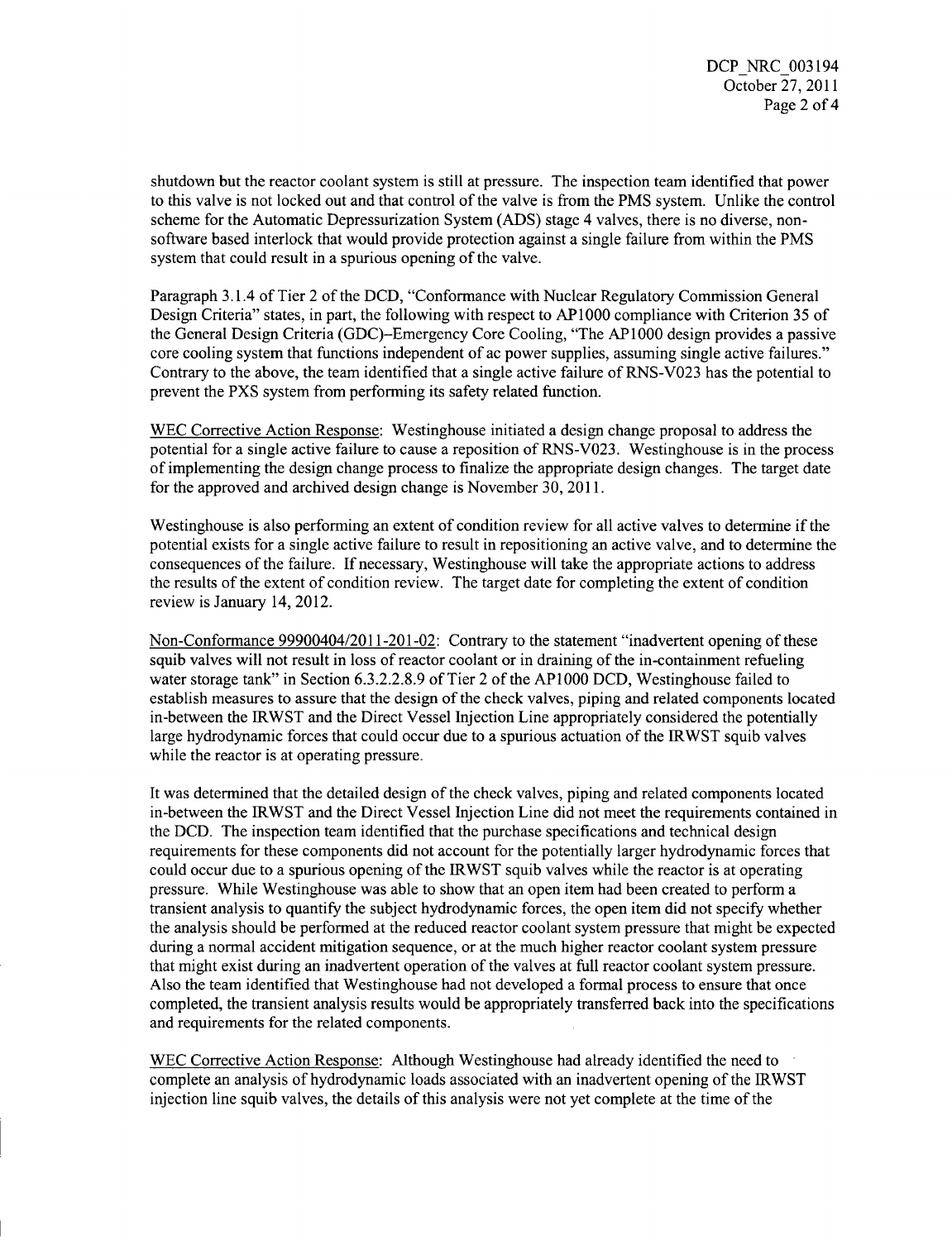inspection. As part of the ongoing design process, Westinghouse initiated a hydrodynamic analysis to evaluate the loads on the piping, valves, and related components associated with the inadvertent opening of the IRWST squib valves at full reactor coolant system (RCS) operating pressure (2235 psig). The target date to complete, approve and archive the analysis is December 16, 2011. The results of the analysis will be used to evaluate the integrity of the piping, and the results will be documented in a formally approved and archived calculation note. The target date for completing the analysis and evaluating the integrity of the piping is May 31, 2012.

Parallel to evaluating the integrity of the piping system, the resultant loads from the hydrodynamic analysis will be specified in an engineering and design coordination report (E&DCR), and communicated to the check valve vendor to ensure the valve can withstand the resultant loads of an inadvertent opening of the IRWST squib valves, and will not cause a loss of coolant accident. The E&DCR initiates a design change and will be incorporated into the design in a document that will be added to the package typically provided to the valve vendor. The target date for sending the documentation to the vendor and receiving a reply is February 29, 2012. In addition, a similar load reconciliation process for piping and supports will be used to ensure all piping and piping supports are qualified to the appropriate acceptance limits in the piping analysis.

Finally, Westinghouse initiated a critical issue resolution team (CIRT) to review the extent of condition associated with the incorporation of hydrodynamic loads in the **AP1000** design processes. Based on the results of this review, Westinghouse will take the appropriate actions to make any recommended improvements in these design processes. Westinghouse believes processes are in place to address these loads, as evidenced by the consideration of hydrodynamic loads for other PXS valves, piping and supports, FWS valves, piping and supports, etc.; however, it is recognized that existing processes may need to be more clearly defined. The target date for completion of this review is May 31, 2012.

Non-Conformance 99900404/2011-201-03: Section 3.7.3.7.1.2, of Tier 2 of the AP1000 DCD states in part, "The total combined response to high-frequency modes (Step 3) is combined by the square root of sum of the squares method with the total combined response from lower-frequency modes (Step **1)** to determine the overall structural peak responses." This information is classified in the DCD as Tier 2\* information that requires approval from the NRC prior to implementing a change to the methodology.

Contrary to the above, in calculation APP- 1100-\$2C-002, "Response Spectrum Analysis of **AP1000** Containment Internal Structures," Westinghouse used an alternate direct algebraic summation method to combine the periodic and rigid seismic responses of the containment internal structures that was different than that specified in the DCD.

WEC Corrective Action Response: Westinghouse initiated a reanalysis of the containment internal structures (CIS) overall structural peak responses to the combined forces using the square root sum of squares (SRSS) methodology. The results of the analysis will be used to revise calculations which use this analysis as input. Additionally, immediate actions were taken to assess whether the application of the SRSS methodology in this calculation would negatively impact the structural adequacy determination. The preliminary assessment indicates there will be no change in design from the application of the SRSS methodology. As noted during the inspection, Westinghouse recognized the requirement to use the SRSS methodology (e.g., in the Appendix of the calculation), but an error in judgment led us to believe a justification for the deviation from the approved methodology would permit the deviation without prior NRC approval.